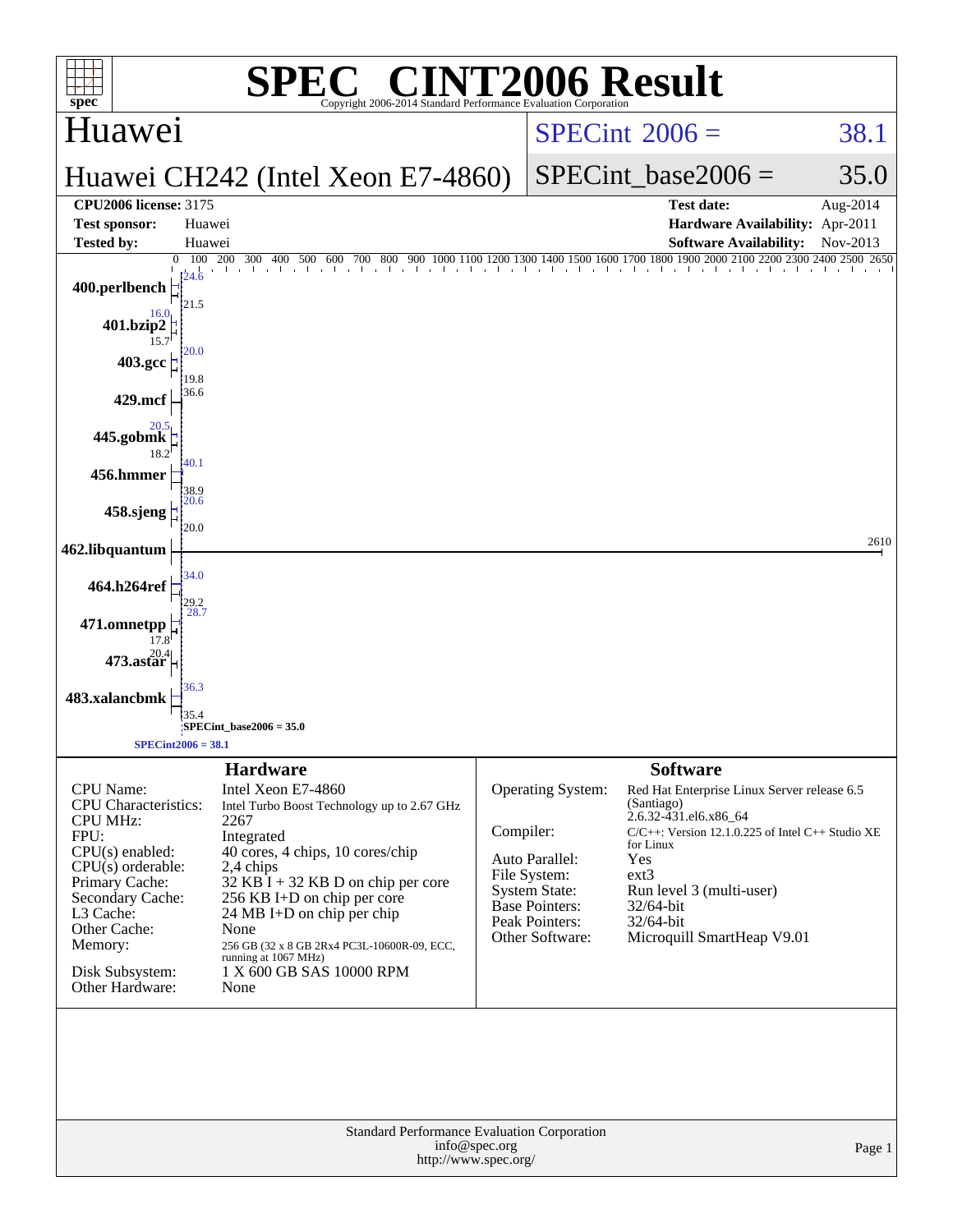

### Huawei

## $SPECint2006 = 38.1$  $SPECint2006 = 38.1$

Huawei CH242 (Intel Xeon E7-4860)

SPECint base2006 =  $35.0$ 

**[CPU2006 license:](http://www.spec.org/auto/cpu2006/Docs/result-fields.html#CPU2006license)** 3175 **[Test date:](http://www.spec.org/auto/cpu2006/Docs/result-fields.html#Testdate)** Aug-2014

**[Test sponsor:](http://www.spec.org/auto/cpu2006/Docs/result-fields.html#Testsponsor)** Huawei **[Hardware Availability:](http://www.spec.org/auto/cpu2006/Docs/result-fields.html#HardwareAvailability)** Apr-2011 **[Tested by:](http://www.spec.org/auto/cpu2006/Docs/result-fields.html#Testedby)** Huawei **[Software Availability:](http://www.spec.org/auto/cpu2006/Docs/result-fields.html#SoftwareAvailability)** Nov-2013

### **[Results Table](http://www.spec.org/auto/cpu2006/Docs/result-fields.html#ResultsTable)**

|                  | <b>Base</b>                                                                                              |       |                |       |                |             | <b>Peak</b>    |              |                |              |                |              |  |
|------------------|----------------------------------------------------------------------------------------------------------|-------|----------------|-------|----------------|-------------|----------------|--------------|----------------|--------------|----------------|--------------|--|
| <b>Benchmark</b> | <b>Seconds</b>                                                                                           | Ratio | <b>Seconds</b> | Ratio | <b>Seconds</b> | Ratio       | <b>Seconds</b> | <b>Ratio</b> | <b>Seconds</b> | <b>Ratio</b> | <b>Seconds</b> | <b>Ratio</b> |  |
| 400.perlbench    | 452                                                                                                      | 21.6  | 455            | 21.5  | 456            | 21.4        | 397            | 24.6         | 396            | 24.7         | 398            | 24.6         |  |
| 401.bzip2        | 615                                                                                                      | 15.7  | 617            | 15.6  | 616            | 15.7        | 602            | 16.0         | 602            | <b>16.0</b>  | 602            | 16.0         |  |
| $403.\text{gcc}$ | 408                                                                                                      | 19.7  | 407            | 19.8  | 407            | 19.8        | 402            | 20.0         | 402            | 20.0         | 402            | 20.0         |  |
| $429$ .mcf       | 249                                                                                                      | 36.6  | 248            | 36.8  | 251            | 36.3        | 249            | 36.6         | 248            | 36.8         | 251            | 36.3         |  |
| $445$ .gobmk     | 578                                                                                                      | 18.2  | 577            | 18.2  | 577            | 18.2        | 511            | 20.5         | 511            | 20.5         | 511            | 20.5         |  |
| $456.$ hmmer     | 244                                                                                                      | 38.2  | 239            | 39.0  | 240            | <u>38.9</u> | 233            | 40.1         | 234            | 39.8         | 232            | 40.2         |  |
| $458$ .sjeng     | 606                                                                                                      | 20.0  | 606            | 20.0  | 607            | 19.9        | 587            | 20.6         | 587            | 20.6         | 587            | 20.6         |  |
| 462.libquantum   | 7.94                                                                                                     | 2610  | 7.94           | 2610  | 7.94           | 2610        | 7.94           | 2610         | 7.94           | 2610         | 7.94           | 2610         |  |
| 464.h264ref      | 758                                                                                                      | 29.2  | 757            | 29.2  | 757            | 29.2        | 650            | 34.0         | 650            | 34.0         | 650            | 34.1         |  |
| 471.omnetpp      | 350                                                                                                      | 17.8  | 348            | 18.0  | 355            | 17.6        | 217            | 28.8         | 221            | 28.3         | 218            | 28.7         |  |
| $473$ . astar    | 345                                                                                                      | 20.4  | 344            | 20.4  | 348            | 20.2        | 345            | 20.4         | 344            | 20.4         | 348            | 20.2         |  |
| 483.xalancbmk    | 195                                                                                                      | 35.4  | 195            | 35.4  | 196            | 35.3        | 191            | 36.2         | 188            | 36.8         | 190            | 36.3         |  |
|                  | Results appear in the order in which they were run. Bold underlined text indicates a median measurement. |       |                |       |                |             |                |              |                |              |                |              |  |

### **[Operating System Notes](http://www.spec.org/auto/cpu2006/Docs/result-fields.html#OperatingSystemNotes)**

 'ulimit -s unlimited' was used to set the stacksize to unlimited prior to run 'mount -t hugetlbfs nodev /mnt/hugepages' was used to enable large pages echo 900 > /proc/sys/vm/nr\_hugepages export HUGETLB\_MORECORE=yes export LD\_PRELOAD=/usr/lib64/libhugetlbfs.so

### **[Platform Notes](http://www.spec.org/auto/cpu2006/Docs/result-fields.html#PlatformNotes)**

 BIOS Settings: Power Management = Maximum Performance (Default = Active Power Controller) Sysinfo program /spec/config/sysinfo.rev6800 \$Rev: 6800 \$ \$Date:: 2011-10-11 #\$ 6f2ebdff5032aaa42e583f96b07f99d3 running on localhost.localdomain Fri Aug 8 05:25:09 2014 This section contains SUT (System Under Test) info as seen by some common utilities. To remove or add to this section, see: <http://www.spec.org/cpu2006/Docs/config.html#sysinfo> From /proc/cpuinfo model name : Intel(R) Xeon(R) CPU E7- 4860 @ 2.27GHz 4 "physical id"s (chips) 40 "processors" cores, siblings (Caution: counting these is hw and system dependent. The following excerpts from /proc/cpuinfo might not be reliable. Use with caution.) cpu cores : 10 siblings : 10

Continued on next page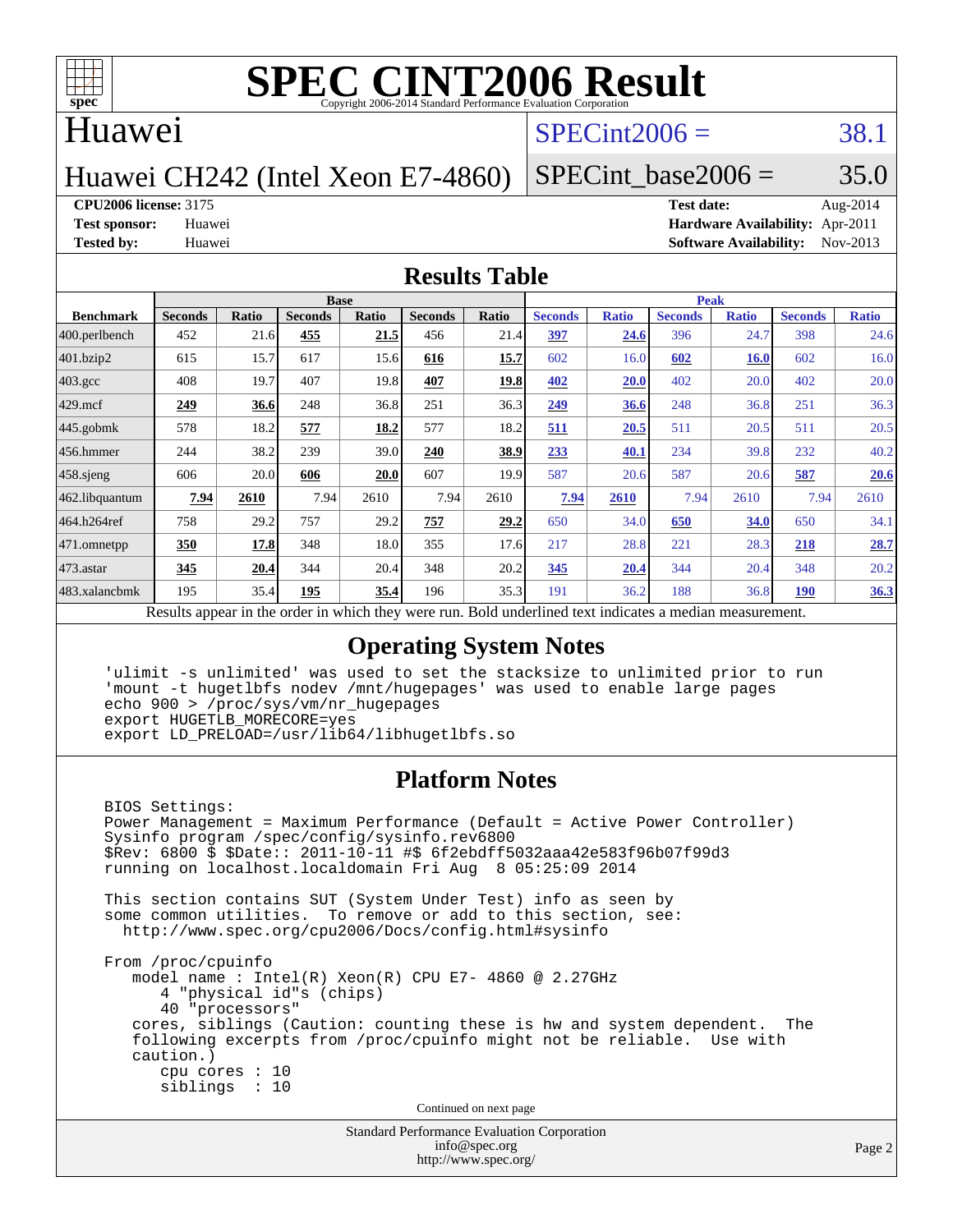

### Huawei

 $SPECint2006 = 38.1$  $SPECint2006 = 38.1$ 

Huawei CH242 (Intel Xeon E7-4860)

SPECint base2006 =  $35.0$ 

**[CPU2006 license:](http://www.spec.org/auto/cpu2006/Docs/result-fields.html#CPU2006license)** 3175 **[Test date:](http://www.spec.org/auto/cpu2006/Docs/result-fields.html#Testdate)** Aug-2014 **[Test sponsor:](http://www.spec.org/auto/cpu2006/Docs/result-fields.html#Testsponsor)** Huawei **[Hardware Availability:](http://www.spec.org/auto/cpu2006/Docs/result-fields.html#HardwareAvailability)** Apr-2011 **[Tested by:](http://www.spec.org/auto/cpu2006/Docs/result-fields.html#Testedby)** Huawei **[Software Availability:](http://www.spec.org/auto/cpu2006/Docs/result-fields.html#SoftwareAvailability)** Nov-2013

### **[Platform Notes \(Continued\)](http://www.spec.org/auto/cpu2006/Docs/result-fields.html#PlatformNotes)**

 physical 0: cores 0 1 2 8 9 16 17 18 24 25 physical 1: cores 0 1 2 8 9 16 17 18 24 25 physical 2: cores 0 1 2 8 9 16 17 18 24 25 physical 3: cores 0 1 2 8 9 16 17 18 24 25 cache size : 24576 KB From /proc/meminfo MemTotal: 264380632 kB HugePages\_Total: 0<br>Hugepagesize: 2048 kB Hugepagesize: /usr/bin/lsb\_release -d Red Hat Enterprise Linux Server release 6.5 (Santiago) From /etc/\*release\* /etc/\*version\* redhat-release: Red Hat Enterprise Linux Server release 6.5 (Santiago) system-release: Red Hat Enterprise Linux Server release 6.5 (Santiago) system-release-cpe: cpe:/o:redhat:enterprise\_linux:6server:ga:server uname -a: Linux localhost.localdomain 2.6.32-431.el6.x86\_64 #1 SMP Sun Nov 10 22:19:54 EST 2013 x86\_64 x86\_64 x86\_64 GNU/Linux run-level 3 Aug 8 04:43 SPEC is set to: /spec Filesystem Type Size Used Avail Use% Mounted on /dev/sda2 ext3 547G 176G 344G 34% / Additional information from dmidecode: Memory: 32x RAMAXEL RMS6031EC64FAF1333 8 GB 1067 MHz 2 rank

(End of data from sysinfo program)

### **[General Notes](http://www.spec.org/auto/cpu2006/Docs/result-fields.html#GeneralNotes)**

Environment variables set by runspec before the start of the run: KMP\_AFFINITY = "granularity=fine,compact,0,1" LD\_LIBRARY\_PATH = "/spec/libs/32:/spec/libs/64"

## **[Base Compiler Invocation](http://www.spec.org/auto/cpu2006/Docs/result-fields.html#BaseCompilerInvocation)**

[C benchmarks](http://www.spec.org/auto/cpu2006/Docs/result-fields.html#Cbenchmarks): icc  $-m64$ 

[C++ benchmarks:](http://www.spec.org/auto/cpu2006/Docs/result-fields.html#CXXbenchmarks) [icpc -m64](http://www.spec.org/cpu2006/results/res2014q3/cpu2006-20140903-31178.flags.html#user_CXXbase_intel_icpc_64bit_fc66a5337ce925472a5c54ad6a0de310)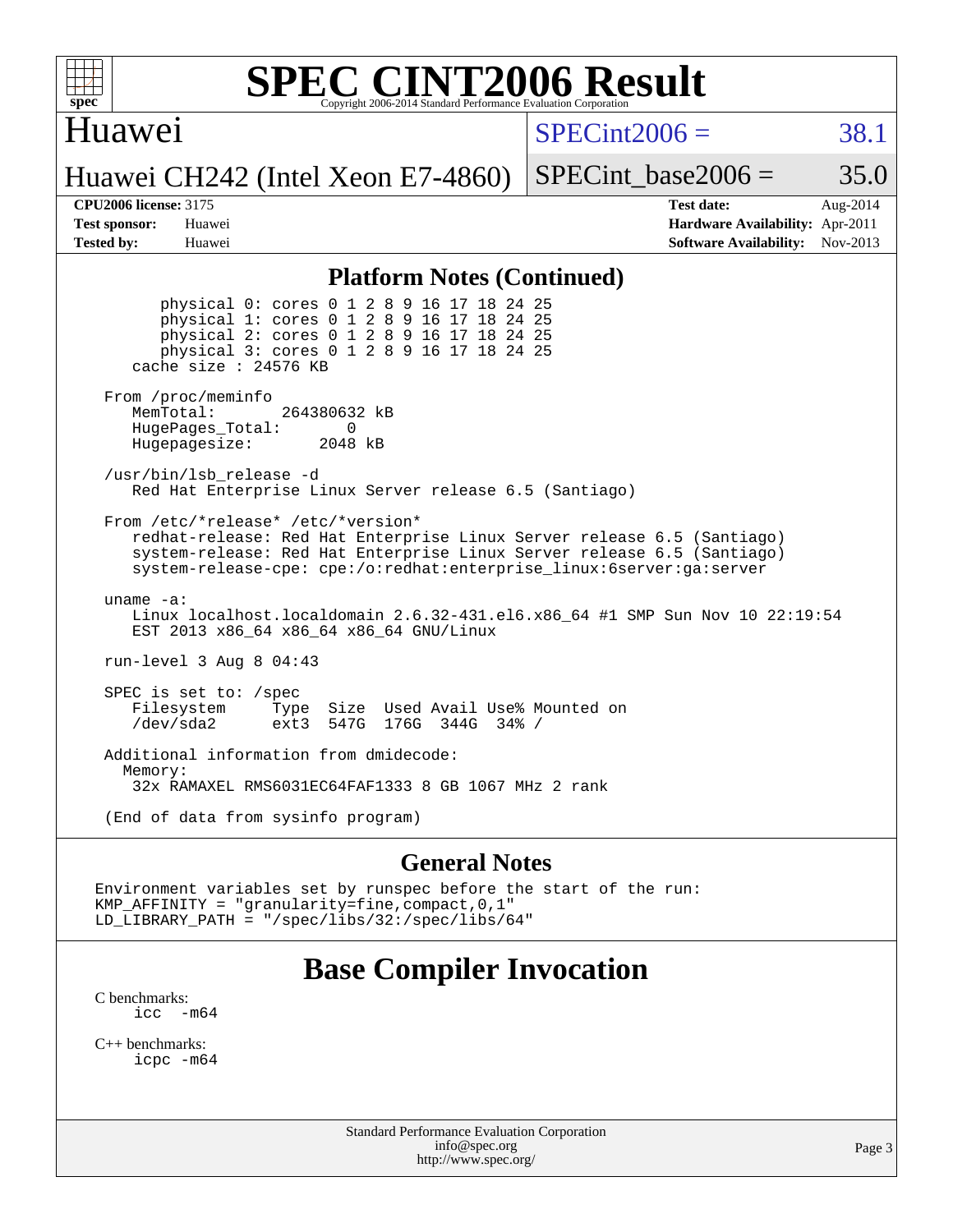

### Huawei

 $SPECint2006 = 38.1$  $SPECint2006 = 38.1$ 

Huawei CH242 (Intel Xeon E7-4860)

SPECint base2006 =  $35.0$ 

**[CPU2006 license:](http://www.spec.org/auto/cpu2006/Docs/result-fields.html#CPU2006license)** 3175 **[Test date:](http://www.spec.org/auto/cpu2006/Docs/result-fields.html#Testdate)** Aug-2014 **[Test sponsor:](http://www.spec.org/auto/cpu2006/Docs/result-fields.html#Testsponsor)** Huawei **[Hardware Availability:](http://www.spec.org/auto/cpu2006/Docs/result-fields.html#HardwareAvailability)** Apr-2011 **[Tested by:](http://www.spec.org/auto/cpu2006/Docs/result-fields.html#Testedby)** Huawei **[Software Availability:](http://www.spec.org/auto/cpu2006/Docs/result-fields.html#SoftwareAvailability)** Nov-2013

### **[Base Portability Flags](http://www.spec.org/auto/cpu2006/Docs/result-fields.html#BasePortabilityFlags)**

 400.perlbench: [-DSPEC\\_CPU\\_LP64](http://www.spec.org/cpu2006/results/res2014q3/cpu2006-20140903-31178.flags.html#b400.perlbench_basePORTABILITY_DSPEC_CPU_LP64) [-DSPEC\\_CPU\\_LINUX\\_X64](http://www.spec.org/cpu2006/results/res2014q3/cpu2006-20140903-31178.flags.html#b400.perlbench_baseCPORTABILITY_DSPEC_CPU_LINUX_X64) 401.bzip2: [-DSPEC\\_CPU\\_LP64](http://www.spec.org/cpu2006/results/res2014q3/cpu2006-20140903-31178.flags.html#suite_basePORTABILITY401_bzip2_DSPEC_CPU_LP64) 403.gcc: [-DSPEC\\_CPU\\_LP64](http://www.spec.org/cpu2006/results/res2014q3/cpu2006-20140903-31178.flags.html#suite_basePORTABILITY403_gcc_DSPEC_CPU_LP64) 429.mcf: [-DSPEC\\_CPU\\_LP64](http://www.spec.org/cpu2006/results/res2014q3/cpu2006-20140903-31178.flags.html#suite_basePORTABILITY429_mcf_DSPEC_CPU_LP64) 445.gobmk: [-DSPEC\\_CPU\\_LP64](http://www.spec.org/cpu2006/results/res2014q3/cpu2006-20140903-31178.flags.html#suite_basePORTABILITY445_gobmk_DSPEC_CPU_LP64) 456.hmmer: [-DSPEC\\_CPU\\_LP64](http://www.spec.org/cpu2006/results/res2014q3/cpu2006-20140903-31178.flags.html#suite_basePORTABILITY456_hmmer_DSPEC_CPU_LP64) 458.sjeng: [-DSPEC\\_CPU\\_LP64](http://www.spec.org/cpu2006/results/res2014q3/cpu2006-20140903-31178.flags.html#suite_basePORTABILITY458_sjeng_DSPEC_CPU_LP64) 462.libquantum: [-DSPEC\\_CPU\\_LP64](http://www.spec.org/cpu2006/results/res2014q3/cpu2006-20140903-31178.flags.html#suite_basePORTABILITY462_libquantum_DSPEC_CPU_LP64) [-DSPEC\\_CPU\\_LINUX](http://www.spec.org/cpu2006/results/res2014q3/cpu2006-20140903-31178.flags.html#b462.libquantum_baseCPORTABILITY_DSPEC_CPU_LINUX) 464.h264ref: [-DSPEC\\_CPU\\_LP64](http://www.spec.org/cpu2006/results/res2014q3/cpu2006-20140903-31178.flags.html#suite_basePORTABILITY464_h264ref_DSPEC_CPU_LP64) 471.omnetpp: [-DSPEC\\_CPU\\_LP64](http://www.spec.org/cpu2006/results/res2014q3/cpu2006-20140903-31178.flags.html#suite_basePORTABILITY471_omnetpp_DSPEC_CPU_LP64) 473.astar: [-DSPEC\\_CPU\\_LP64](http://www.spec.org/cpu2006/results/res2014q3/cpu2006-20140903-31178.flags.html#suite_basePORTABILITY473_astar_DSPEC_CPU_LP64) 483.xalancbmk: [-DSPEC\\_CPU\\_LP64](http://www.spec.org/cpu2006/results/res2014q3/cpu2006-20140903-31178.flags.html#suite_basePORTABILITY483_xalancbmk_DSPEC_CPU_LP64) [-DSPEC\\_CPU\\_LINUX](http://www.spec.org/cpu2006/results/res2014q3/cpu2006-20140903-31178.flags.html#b483.xalancbmk_baseCXXPORTABILITY_DSPEC_CPU_LINUX)

### **[Base Optimization Flags](http://www.spec.org/auto/cpu2006/Docs/result-fields.html#BaseOptimizationFlags)**

[C benchmarks](http://www.spec.org/auto/cpu2006/Docs/result-fields.html#Cbenchmarks):

[-xSSE4.2](http://www.spec.org/cpu2006/results/res2014q3/cpu2006-20140903-31178.flags.html#user_CCbase_f-xSSE42_f91528193cf0b216347adb8b939d4107) [-ipo](http://www.spec.org/cpu2006/results/res2014q3/cpu2006-20140903-31178.flags.html#user_CCbase_f-ipo) [-O3](http://www.spec.org/cpu2006/results/res2014q3/cpu2006-20140903-31178.flags.html#user_CCbase_f-O3) [-no-prec-div](http://www.spec.org/cpu2006/results/res2014q3/cpu2006-20140903-31178.flags.html#user_CCbase_f-no-prec-div) [-parallel](http://www.spec.org/cpu2006/results/res2014q3/cpu2006-20140903-31178.flags.html#user_CCbase_f-parallel) [-opt-prefetch](http://www.spec.org/cpu2006/results/res2014q3/cpu2006-20140903-31178.flags.html#user_CCbase_f-opt-prefetch) [-auto-p32](http://www.spec.org/cpu2006/results/res2014q3/cpu2006-20140903-31178.flags.html#user_CCbase_f-auto-p32)

[C++ benchmarks:](http://www.spec.org/auto/cpu2006/Docs/result-fields.html#CXXbenchmarks)

[-xSSE4.2](http://www.spec.org/cpu2006/results/res2014q3/cpu2006-20140903-31178.flags.html#user_CXXbase_f-xSSE42_f91528193cf0b216347adb8b939d4107) [-ipo](http://www.spec.org/cpu2006/results/res2014q3/cpu2006-20140903-31178.flags.html#user_CXXbase_f-ipo) [-O3](http://www.spec.org/cpu2006/results/res2014q3/cpu2006-20140903-31178.flags.html#user_CXXbase_f-O3) [-no-prec-div](http://www.spec.org/cpu2006/results/res2014q3/cpu2006-20140903-31178.flags.html#user_CXXbase_f-no-prec-div) [-opt-prefetch](http://www.spec.org/cpu2006/results/res2014q3/cpu2006-20140903-31178.flags.html#user_CXXbase_f-opt-prefetch) [-auto-p32](http://www.spec.org/cpu2006/results/res2014q3/cpu2006-20140903-31178.flags.html#user_CXXbase_f-auto-p32) [-Wl,-z,muldefs](http://www.spec.org/cpu2006/results/res2014q3/cpu2006-20140903-31178.flags.html#user_CXXbase_link_force_multiple1_74079c344b956b9658436fd1b6dd3a8a) [-L/opt/cpu2006/smartheap -lsmartheap64](http://www.spec.org/cpu2006/results/res2014q3/cpu2006-20140903-31178.flags.html#user_CXXbase_SmartHeap64_70a5017c4792da725e15df1968fa1b59)

### **[Base Other Flags](http://www.spec.org/auto/cpu2006/Docs/result-fields.html#BaseOtherFlags)**

[C benchmarks](http://www.spec.org/auto/cpu2006/Docs/result-fields.html#Cbenchmarks):

403.gcc: [-Dalloca=\\_alloca](http://www.spec.org/cpu2006/results/res2014q3/cpu2006-20140903-31178.flags.html#b403.gcc_baseEXTRA_CFLAGS_Dalloca_be3056838c12de2578596ca5467af7f3)

## **[Peak Compiler Invocation](http://www.spec.org/auto/cpu2006/Docs/result-fields.html#PeakCompilerInvocation)**

[C benchmarks \(except as noted below\)](http://www.spec.org/auto/cpu2006/Docs/result-fields.html#Cbenchmarksexceptasnotedbelow):

icc  $-m64$ 

400.perlbench: [icc -m32](http://www.spec.org/cpu2006/results/res2014q3/cpu2006-20140903-31178.flags.html#user_peakCCLD400_perlbench_intel_icc_a6a621f8d50482236b970c6ac5f55f93)

445.gobmk: [icc -m32](http://www.spec.org/cpu2006/results/res2014q3/cpu2006-20140903-31178.flags.html#user_peakCCLD445_gobmk_intel_icc_a6a621f8d50482236b970c6ac5f55f93)

464.h264ref: [icc -m32](http://www.spec.org/cpu2006/results/res2014q3/cpu2006-20140903-31178.flags.html#user_peakCCLD464_h264ref_intel_icc_a6a621f8d50482236b970c6ac5f55f93)

[C++ benchmarks \(except as noted below\):](http://www.spec.org/auto/cpu2006/Docs/result-fields.html#CXXbenchmarksexceptasnotedbelow) [icpc -m32](http://www.spec.org/cpu2006/results/res2014q3/cpu2006-20140903-31178.flags.html#user_CXXpeak_intel_icpc_4e5a5ef1a53fd332b3c49e69c3330699)

473.astar: [icpc -m64](http://www.spec.org/cpu2006/results/res2014q3/cpu2006-20140903-31178.flags.html#user_peakCXXLD473_astar_intel_icpc_64bit_fc66a5337ce925472a5c54ad6a0de310)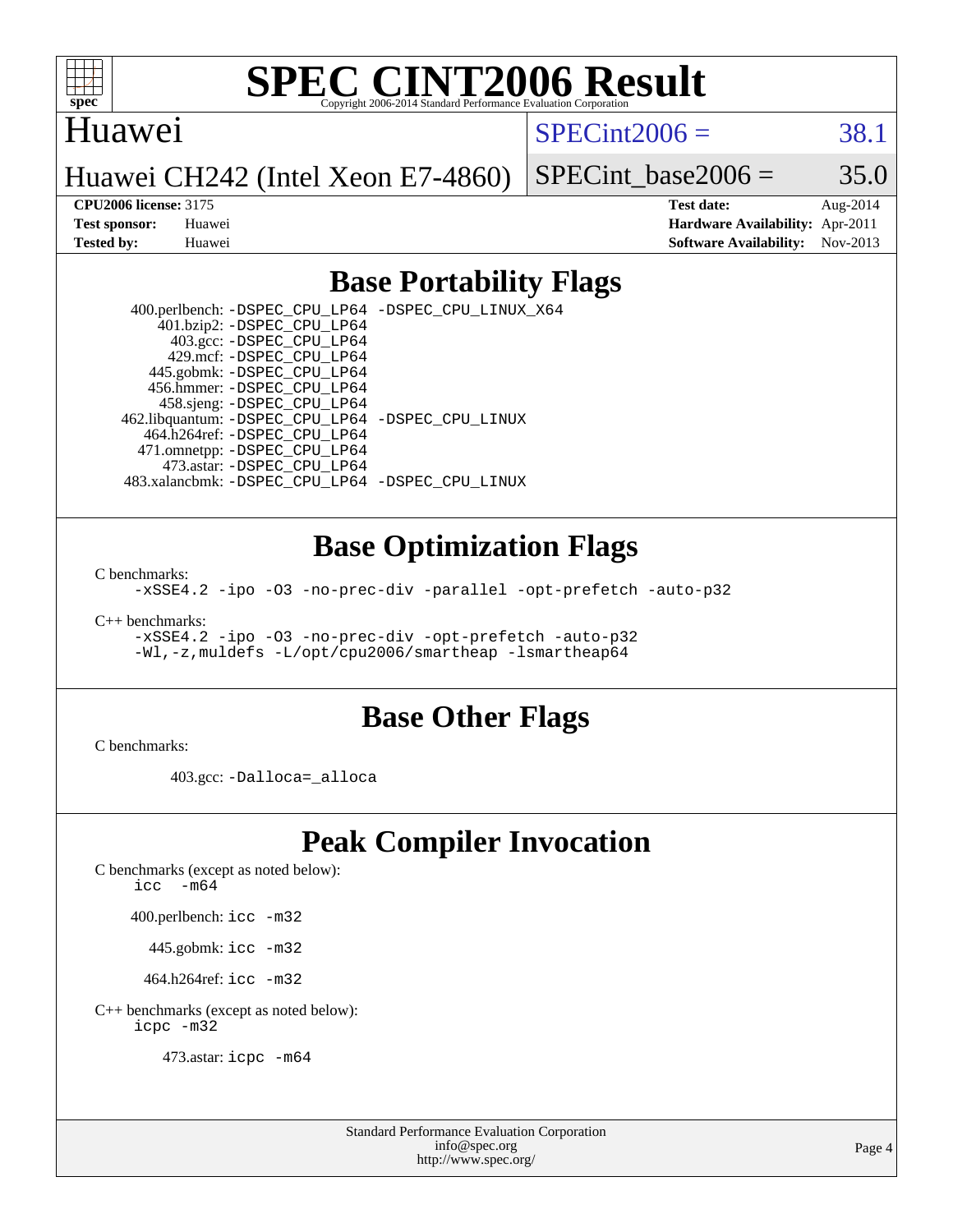

### Huawei

 $SPECint2006 = 38.1$  $SPECint2006 = 38.1$ 

Huawei CH242 (Intel Xeon E7-4860)

SPECint base2006 =  $35.0$ 

**[CPU2006 license:](http://www.spec.org/auto/cpu2006/Docs/result-fields.html#CPU2006license)** 3175 **[Test date:](http://www.spec.org/auto/cpu2006/Docs/result-fields.html#Testdate)** Aug-2014 **[Test sponsor:](http://www.spec.org/auto/cpu2006/Docs/result-fields.html#Testsponsor)** Huawei **[Hardware Availability:](http://www.spec.org/auto/cpu2006/Docs/result-fields.html#HardwareAvailability)** Apr-2011 **[Tested by:](http://www.spec.org/auto/cpu2006/Docs/result-fields.html#Testedby)** Huawei **[Software Availability:](http://www.spec.org/auto/cpu2006/Docs/result-fields.html#SoftwareAvailability)** Nov-2013

## **[Peak Portability Flags](http://www.spec.org/auto/cpu2006/Docs/result-fields.html#PeakPortabilityFlags)**

 400.perlbench: [-DSPEC\\_CPU\\_LINUX\\_IA32](http://www.spec.org/cpu2006/results/res2014q3/cpu2006-20140903-31178.flags.html#b400.perlbench_peakCPORTABILITY_DSPEC_CPU_LINUX_IA32) 401.bzip2: [-DSPEC\\_CPU\\_LP64](http://www.spec.org/cpu2006/results/res2014q3/cpu2006-20140903-31178.flags.html#suite_peakPORTABILITY401_bzip2_DSPEC_CPU_LP64) 403.gcc: [-DSPEC\\_CPU\\_LP64](http://www.spec.org/cpu2006/results/res2014q3/cpu2006-20140903-31178.flags.html#suite_peakPORTABILITY403_gcc_DSPEC_CPU_LP64) 429.mcf: [-DSPEC\\_CPU\\_LP64](http://www.spec.org/cpu2006/results/res2014q3/cpu2006-20140903-31178.flags.html#suite_peakPORTABILITY429_mcf_DSPEC_CPU_LP64) 456.hmmer: [-DSPEC\\_CPU\\_LP64](http://www.spec.org/cpu2006/results/res2014q3/cpu2006-20140903-31178.flags.html#suite_peakPORTABILITY456_hmmer_DSPEC_CPU_LP64) 458.sjeng: [-DSPEC\\_CPU\\_LP64](http://www.spec.org/cpu2006/results/res2014q3/cpu2006-20140903-31178.flags.html#suite_peakPORTABILITY458_sjeng_DSPEC_CPU_LP64) 462.libquantum: [-DSPEC\\_CPU\\_LP64](http://www.spec.org/cpu2006/results/res2014q3/cpu2006-20140903-31178.flags.html#suite_peakPORTABILITY462_libquantum_DSPEC_CPU_LP64) [-DSPEC\\_CPU\\_LINUX](http://www.spec.org/cpu2006/results/res2014q3/cpu2006-20140903-31178.flags.html#b462.libquantum_peakCPORTABILITY_DSPEC_CPU_LINUX) 473.astar: [-DSPEC\\_CPU\\_LP64](http://www.spec.org/cpu2006/results/res2014q3/cpu2006-20140903-31178.flags.html#suite_peakPORTABILITY473_astar_DSPEC_CPU_LP64) 483.xalancbmk: [-DSPEC\\_CPU\\_LINUX](http://www.spec.org/cpu2006/results/res2014q3/cpu2006-20140903-31178.flags.html#b483.xalancbmk_peakCXXPORTABILITY_DSPEC_CPU_LINUX)

## **[Peak Optimization Flags](http://www.spec.org/auto/cpu2006/Docs/result-fields.html#PeakOptimizationFlags)**

[C benchmarks](http://www.spec.org/auto/cpu2006/Docs/result-fields.html#Cbenchmarks):

 400.perlbench: [-xSSE4.2](http://www.spec.org/cpu2006/results/res2014q3/cpu2006-20140903-31178.flags.html#user_peakPASS2_CFLAGSPASS2_LDCFLAGS400_perlbench_f-xSSE42_f91528193cf0b216347adb8b939d4107)(pass 2) [-prof-gen](http://www.spec.org/cpu2006/results/res2014q3/cpu2006-20140903-31178.flags.html#user_peakPASS1_CFLAGSPASS1_LDCFLAGS400_perlbench_prof_gen_e43856698f6ca7b7e442dfd80e94a8fc)(pass 1) [-ipo](http://www.spec.org/cpu2006/results/res2014q3/cpu2006-20140903-31178.flags.html#user_peakPASS2_CFLAGSPASS2_LDCFLAGS400_perlbench_f-ipo)(pass 2) [-O3](http://www.spec.org/cpu2006/results/res2014q3/cpu2006-20140903-31178.flags.html#user_peakPASS2_CFLAGSPASS2_LDCFLAGS400_perlbench_f-O3)(pass 2) [-no-prec-div](http://www.spec.org/cpu2006/results/res2014q3/cpu2006-20140903-31178.flags.html#user_peakPASS2_CFLAGSPASS2_LDCFLAGS400_perlbench_f-no-prec-div)(pass 2) [-prof-use](http://www.spec.org/cpu2006/results/res2014q3/cpu2006-20140903-31178.flags.html#user_peakPASS2_CFLAGSPASS2_LDCFLAGS400_perlbench_prof_use_bccf7792157ff70d64e32fe3e1250b55)(pass 2) [-opt-prefetch](http://www.spec.org/cpu2006/results/res2014q3/cpu2006-20140903-31178.flags.html#user_peakCOPTIMIZE400_perlbench_f-opt-prefetch) [-ansi-alias](http://www.spec.org/cpu2006/results/res2014q3/cpu2006-20140903-31178.flags.html#user_peakCOPTIMIZE400_perlbench_f-ansi-alias) 401.bzip2: [-xSSE4.2](http://www.spec.org/cpu2006/results/res2014q3/cpu2006-20140903-31178.flags.html#user_peakPASS2_CFLAGSPASS2_LDCFLAGS401_bzip2_f-xSSE42_f91528193cf0b216347adb8b939d4107)(pass 2) [-prof-gen](http://www.spec.org/cpu2006/results/res2014q3/cpu2006-20140903-31178.flags.html#user_peakPASS1_CFLAGSPASS1_LDCFLAGS401_bzip2_prof_gen_e43856698f6ca7b7e442dfd80e94a8fc)(pass 1) [-ipo](http://www.spec.org/cpu2006/results/res2014q3/cpu2006-20140903-31178.flags.html#user_peakPASS2_CFLAGSPASS2_LDCFLAGS401_bzip2_f-ipo)(pass 2) [-O3](http://www.spec.org/cpu2006/results/res2014q3/cpu2006-20140903-31178.flags.html#user_peakPASS2_CFLAGSPASS2_LDCFLAGS401_bzip2_f-O3)(pass 2) [-no-prec-div](http://www.spec.org/cpu2006/results/res2014q3/cpu2006-20140903-31178.flags.html#user_peakCOPTIMIZEPASS2_CFLAGSPASS2_LDCFLAGS401_bzip2_f-no-prec-div) [-prof-use](http://www.spec.org/cpu2006/results/res2014q3/cpu2006-20140903-31178.flags.html#user_peakPASS2_CFLAGSPASS2_LDCFLAGS401_bzip2_prof_use_bccf7792157ff70d64e32fe3e1250b55)(pass 2) [-auto-ilp32](http://www.spec.org/cpu2006/results/res2014q3/cpu2006-20140903-31178.flags.html#user_peakCOPTIMIZE401_bzip2_f-auto-ilp32) [-opt-prefetch](http://www.spec.org/cpu2006/results/res2014q3/cpu2006-20140903-31178.flags.html#user_peakCOPTIMIZE401_bzip2_f-opt-prefetch) [-ansi-alias](http://www.spec.org/cpu2006/results/res2014q3/cpu2006-20140903-31178.flags.html#user_peakCOPTIMIZE401_bzip2_f-ansi-alias) 403.gcc: [-xSSE4.2](http://www.spec.org/cpu2006/results/res2014q3/cpu2006-20140903-31178.flags.html#user_peakCOPTIMIZE403_gcc_f-xSSE42_f91528193cf0b216347adb8b939d4107) [-ipo](http://www.spec.org/cpu2006/results/res2014q3/cpu2006-20140903-31178.flags.html#user_peakCOPTIMIZE403_gcc_f-ipo) [-O3](http://www.spec.org/cpu2006/results/res2014q3/cpu2006-20140903-31178.flags.html#user_peakCOPTIMIZE403_gcc_f-O3) [-no-prec-div](http://www.spec.org/cpu2006/results/res2014q3/cpu2006-20140903-31178.flags.html#user_peakCOPTIMIZE403_gcc_f-no-prec-div) [-inline-calloc](http://www.spec.org/cpu2006/results/res2014q3/cpu2006-20140903-31178.flags.html#user_peakCOPTIMIZE403_gcc_f-inline-calloc) [-opt-malloc-options=3](http://www.spec.org/cpu2006/results/res2014q3/cpu2006-20140903-31178.flags.html#user_peakCOPTIMIZE403_gcc_f-opt-malloc-options_13ab9b803cf986b4ee62f0a5998c2238) [-auto-ilp32](http://www.spec.org/cpu2006/results/res2014q3/cpu2006-20140903-31178.flags.html#user_peakCOPTIMIZE403_gcc_f-auto-ilp32)  $429$ .mcf: basepeak = yes 445.gobmk: [-xSSE4.2](http://www.spec.org/cpu2006/results/res2014q3/cpu2006-20140903-31178.flags.html#user_peakPASS2_CFLAGSPASS2_LDCFLAGS445_gobmk_f-xSSE42_f91528193cf0b216347adb8b939d4107)(pass 2) [-prof-gen](http://www.spec.org/cpu2006/results/res2014q3/cpu2006-20140903-31178.flags.html#user_peakPASS1_CFLAGSPASS1_LDCFLAGS445_gobmk_prof_gen_e43856698f6ca7b7e442dfd80e94a8fc)(pass 1) [-prof-use](http://www.spec.org/cpu2006/results/res2014q3/cpu2006-20140903-31178.flags.html#user_peakPASS2_CFLAGSPASS2_LDCFLAGS445_gobmk_prof_use_bccf7792157ff70d64e32fe3e1250b55)(pass 2) [-ansi-alias](http://www.spec.org/cpu2006/results/res2014q3/cpu2006-20140903-31178.flags.html#user_peakCOPTIMIZE445_gobmk_f-ansi-alias) 456.hmmer: [-xSSE4.2](http://www.spec.org/cpu2006/results/res2014q3/cpu2006-20140903-31178.flags.html#user_peakCOPTIMIZE456_hmmer_f-xSSE42_f91528193cf0b216347adb8b939d4107) [-ipo](http://www.spec.org/cpu2006/results/res2014q3/cpu2006-20140903-31178.flags.html#user_peakCOPTIMIZE456_hmmer_f-ipo) [-O3](http://www.spec.org/cpu2006/results/res2014q3/cpu2006-20140903-31178.flags.html#user_peakCOPTIMIZE456_hmmer_f-O3) [-no-prec-div](http://www.spec.org/cpu2006/results/res2014q3/cpu2006-20140903-31178.flags.html#user_peakCOPTIMIZE456_hmmer_f-no-prec-div) [-unroll2](http://www.spec.org/cpu2006/results/res2014q3/cpu2006-20140903-31178.flags.html#user_peakCOPTIMIZE456_hmmer_f-unroll_784dae83bebfb236979b41d2422d7ec2) [-auto-ilp32](http://www.spec.org/cpu2006/results/res2014q3/cpu2006-20140903-31178.flags.html#user_peakCOPTIMIZE456_hmmer_f-auto-ilp32) [-ansi-alias](http://www.spec.org/cpu2006/results/res2014q3/cpu2006-20140903-31178.flags.html#user_peakCOPTIMIZE456_hmmer_f-ansi-alias) 458.sjeng: [-xSSE4.2](http://www.spec.org/cpu2006/results/res2014q3/cpu2006-20140903-31178.flags.html#user_peakPASS2_CFLAGSPASS2_LDCFLAGS458_sjeng_f-xSSE42_f91528193cf0b216347adb8b939d4107)(pass 2) [-prof-gen](http://www.spec.org/cpu2006/results/res2014q3/cpu2006-20140903-31178.flags.html#user_peakPASS1_CFLAGSPASS1_LDCFLAGS458_sjeng_prof_gen_e43856698f6ca7b7e442dfd80e94a8fc)(pass 1) [-ipo](http://www.spec.org/cpu2006/results/res2014q3/cpu2006-20140903-31178.flags.html#user_peakPASS2_CFLAGSPASS2_LDCFLAGS458_sjeng_f-ipo)(pass 2) [-O3](http://www.spec.org/cpu2006/results/res2014q3/cpu2006-20140903-31178.flags.html#user_peakPASS2_CFLAGSPASS2_LDCFLAGS458_sjeng_f-O3)(pass 2) [-no-prec-div](http://www.spec.org/cpu2006/results/res2014q3/cpu2006-20140903-31178.flags.html#user_peakPASS2_CFLAGSPASS2_LDCFLAGS458_sjeng_f-no-prec-div)(pass 2) [-prof-use](http://www.spec.org/cpu2006/results/res2014q3/cpu2006-20140903-31178.flags.html#user_peakPASS2_CFLAGSPASS2_LDCFLAGS458_sjeng_prof_use_bccf7792157ff70d64e32fe3e1250b55)(pass 2) [-unroll4](http://www.spec.org/cpu2006/results/res2014q3/cpu2006-20140903-31178.flags.html#user_peakCOPTIMIZE458_sjeng_f-unroll_4e5e4ed65b7fd20bdcd365bec371b81f)  $462$ .libquantum: basepeak = yes  $464.h264 \text{ref}: -x \text{SSE4}.2(\text{pass 2}) - \text{prof-qen}(\text{pass 1}) - \text{ipo}(\text{pass 2})$ [-O3](http://www.spec.org/cpu2006/results/res2014q3/cpu2006-20140903-31178.flags.html#user_peakPASS2_CFLAGSPASS2_LDCFLAGS464_h264ref_f-O3)(pass 2) [-no-prec-div](http://www.spec.org/cpu2006/results/res2014q3/cpu2006-20140903-31178.flags.html#user_peakPASS2_CFLAGSPASS2_LDCFLAGS464_h264ref_f-no-prec-div)(pass 2) [-prof-use](http://www.spec.org/cpu2006/results/res2014q3/cpu2006-20140903-31178.flags.html#user_peakPASS2_CFLAGSPASS2_LDCFLAGS464_h264ref_prof_use_bccf7792157ff70d64e32fe3e1250b55)(pass 2) [-unroll2](http://www.spec.org/cpu2006/results/res2014q3/cpu2006-20140903-31178.flags.html#user_peakCOPTIMIZE464_h264ref_f-unroll_784dae83bebfb236979b41d2422d7ec2) [-ansi-alias](http://www.spec.org/cpu2006/results/res2014q3/cpu2006-20140903-31178.flags.html#user_peakCOPTIMIZE464_h264ref_f-ansi-alias) [C++ benchmarks:](http://www.spec.org/auto/cpu2006/Docs/result-fields.html#CXXbenchmarks) 471.omnetpp: [-xSSE4.2](http://www.spec.org/cpu2006/results/res2014q3/cpu2006-20140903-31178.flags.html#user_peakPASS2_CXXFLAGSPASS2_LDCXXFLAGS471_omnetpp_f-xSSE42_f91528193cf0b216347adb8b939d4107)(pass 2) [-prof-gen](http://www.spec.org/cpu2006/results/res2014q3/cpu2006-20140903-31178.flags.html#user_peakPASS1_CXXFLAGSPASS1_LDCXXFLAGS471_omnetpp_prof_gen_e43856698f6ca7b7e442dfd80e94a8fc)(pass 1) [-ipo](http://www.spec.org/cpu2006/results/res2014q3/cpu2006-20140903-31178.flags.html#user_peakPASS2_CXXFLAGSPASS2_LDCXXFLAGS471_omnetpp_f-ipo)(pass 2) [-O3](http://www.spec.org/cpu2006/results/res2014q3/cpu2006-20140903-31178.flags.html#user_peakPASS2_CXXFLAGSPASS2_LDCXXFLAGS471_omnetpp_f-O3)(pass 2) [-no-prec-div](http://www.spec.org/cpu2006/results/res2014q3/cpu2006-20140903-31178.flags.html#user_peakPASS2_CXXFLAGSPASS2_LDCXXFLAGS471_omnetpp_f-no-prec-div)(pass 2) [-prof-use](http://www.spec.org/cpu2006/results/res2014q3/cpu2006-20140903-31178.flags.html#user_peakPASS2_CXXFLAGSPASS2_LDCXXFLAGS471_omnetpp_prof_use_bccf7792157ff70d64e32fe3e1250b55)(pass 2) [-opt-ra-region-strategy=block](http://www.spec.org/cpu2006/results/res2014q3/cpu2006-20140903-31178.flags.html#user_peakCXXOPTIMIZE471_omnetpp_f-opt-ra-region-strategy_5382940c29ea30302d682fc74bfe0147) [-ansi-alias](http://www.spec.org/cpu2006/results/res2014q3/cpu2006-20140903-31178.flags.html#user_peakCXXOPTIMIZE471_omnetpp_f-ansi-alias) [-Wl,-z,muldefs](http://www.spec.org/cpu2006/results/res2014q3/cpu2006-20140903-31178.flags.html#user_peakEXTRA_LDFLAGS471_omnetpp_link_force_multiple1_74079c344b956b9658436fd1b6dd3a8a) [-L/opt/cpu2006/smartheap -lsmartheap](http://www.spec.org/cpu2006/results/res2014q3/cpu2006-20140903-31178.flags.html#user_peakEXTRA_LIBS471_omnetpp_SmartHeap_2f852be89b2dfc2d41ebbacc6e6b7c8c) Continued on next page